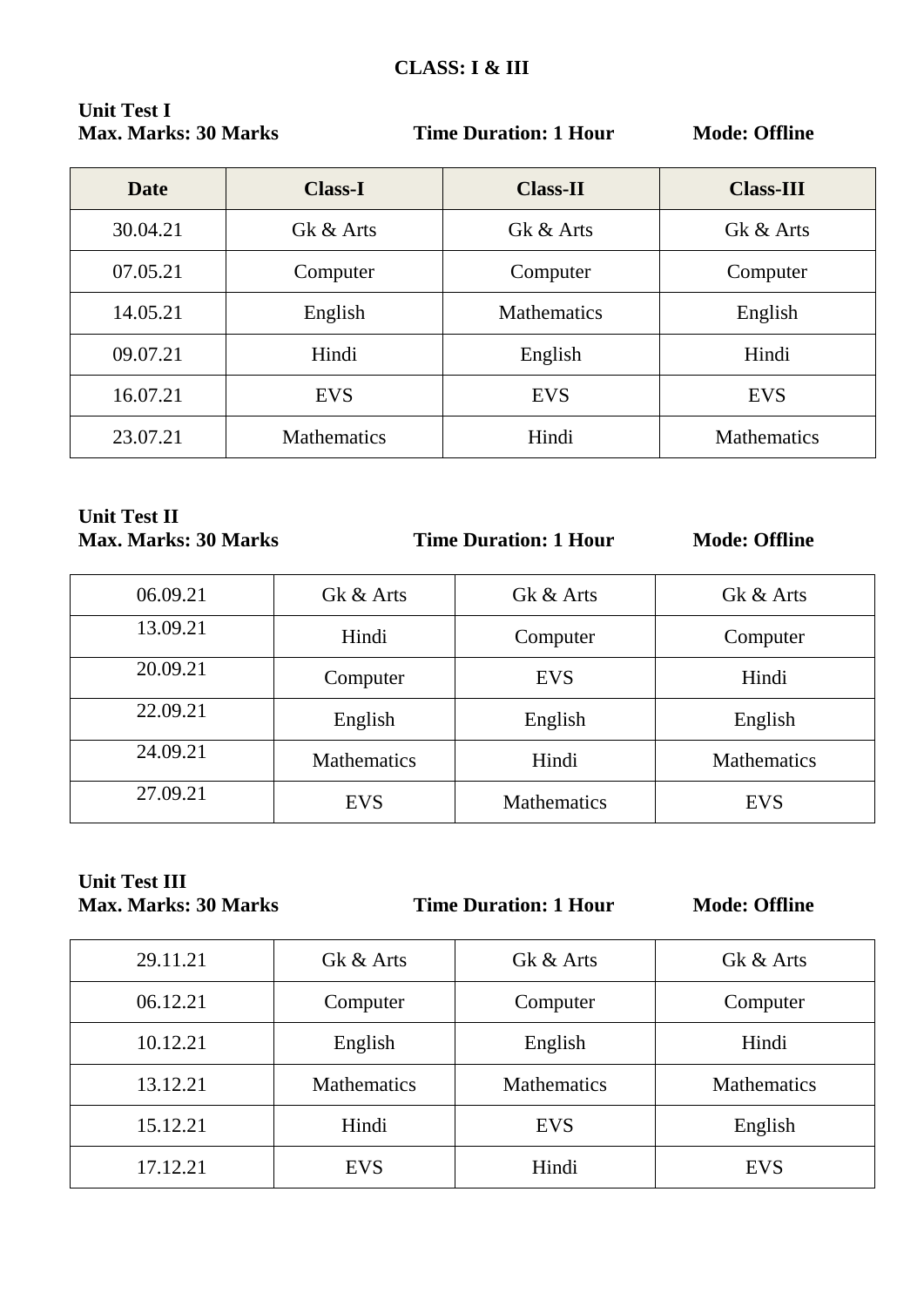# **Periodic Test-I**

#### **Online**

| <b>Date</b> | <b>Class-IV</b>    | <b>Class-V</b>     | <b>Class-VI</b>    | <b>Class-VII</b>   | <b>Class-VIII</b>  |
|-------------|--------------------|--------------------|--------------------|--------------------|--------------------|
| 22.05.21    | Science            | Social Science     | Science            | <b>Mathematics</b> | Social Science     |
| 24.05.21    | Social<br>Science  | <b>Mathematics</b> | Social Science     | Science            | <b>Mathematics</b> |
| 25.05.21    | English            | Hindi              | English            | Hindi              | English            |
| 27.05.21    | <b>Mathematics</b> | Science            | <b>Mathematics</b> | Social Science     | Science            |
| 28.05.21    |                    | English            | Hindi              | English            | Hindi              |
| 29.05.21    | Hindi              | Sanskrit/French    | Sanskrit/French    | Sanskrit/French    | Sanskrit/French    |

Periodic Test-I Offline

| Date     | <b>Class-IV</b>    | <b>Class-V</b>     | <b>Class-VI</b>    | <b>Class-VII</b>   | <b>Class-VIII</b>     |
|----------|--------------------|--------------------|--------------------|--------------------|-----------------------|
| 10.05.21 | Science            | Social Science     | Science            | <b>Mathematics</b> | <b>Social Science</b> |
| 11.05.21 |                    | Hindi              | Sanskrit/French    | Hindi              | Sanskrit/French       |
| 12.05.21 | English            | Sanskrit/French    | English            | Sanskrit/French    | English               |
| 14.05.21 | <b>Mathematics</b> | Science            | <b>Mathematics</b> | Social Science     | Science               |
| 15.05.21 | Hindi              | English            | Hindi              | English            | Hindi                 |
| 17.05.21 | Social<br>Science  | <b>Mathematics</b> | Social Science     | Science            | <b>Mathematics</b>    |

# **Half Yearly**

| <b>Date</b> | <b>Class-IV</b>    | <b>Class-V</b>     | <b>Class-VI</b>       | <b>Class-VII</b>   | <b>Class-VIII</b>     |
|-------------|--------------------|--------------------|-----------------------|--------------------|-----------------------|
| 06.09.21    | Gk & Arts          | G.K & Arts         | G.K                   | G.K                | G.K                   |
| 13.09.21    | Computer           | Computer           | Computer              | Computer           | Computer              |
| 20.09.21    | Social<br>Science  | Science            | <b>Social Science</b> | <b>Mathematics</b> | <b>Social Science</b> |
| 22.09.21    | English            | Sanskrit/French    | English               | English            | Sanskrit/French       |
| 24.09.21    | Hindi              | Hindi              | Sanskrit/French       | Hindi              | English               |
| 27.09.21    | Science            | <b>Mathematics</b> | <b>Mathematics</b>    | Social Science     | Science               |
| 29.09.21    |                    | English            | Science               | Sanskrit/French    | Hindi                 |
| 01.10.21    | <b>Mathematics</b> | Social Science     | Hindi                 | Science            | <b>Mathematics</b>    |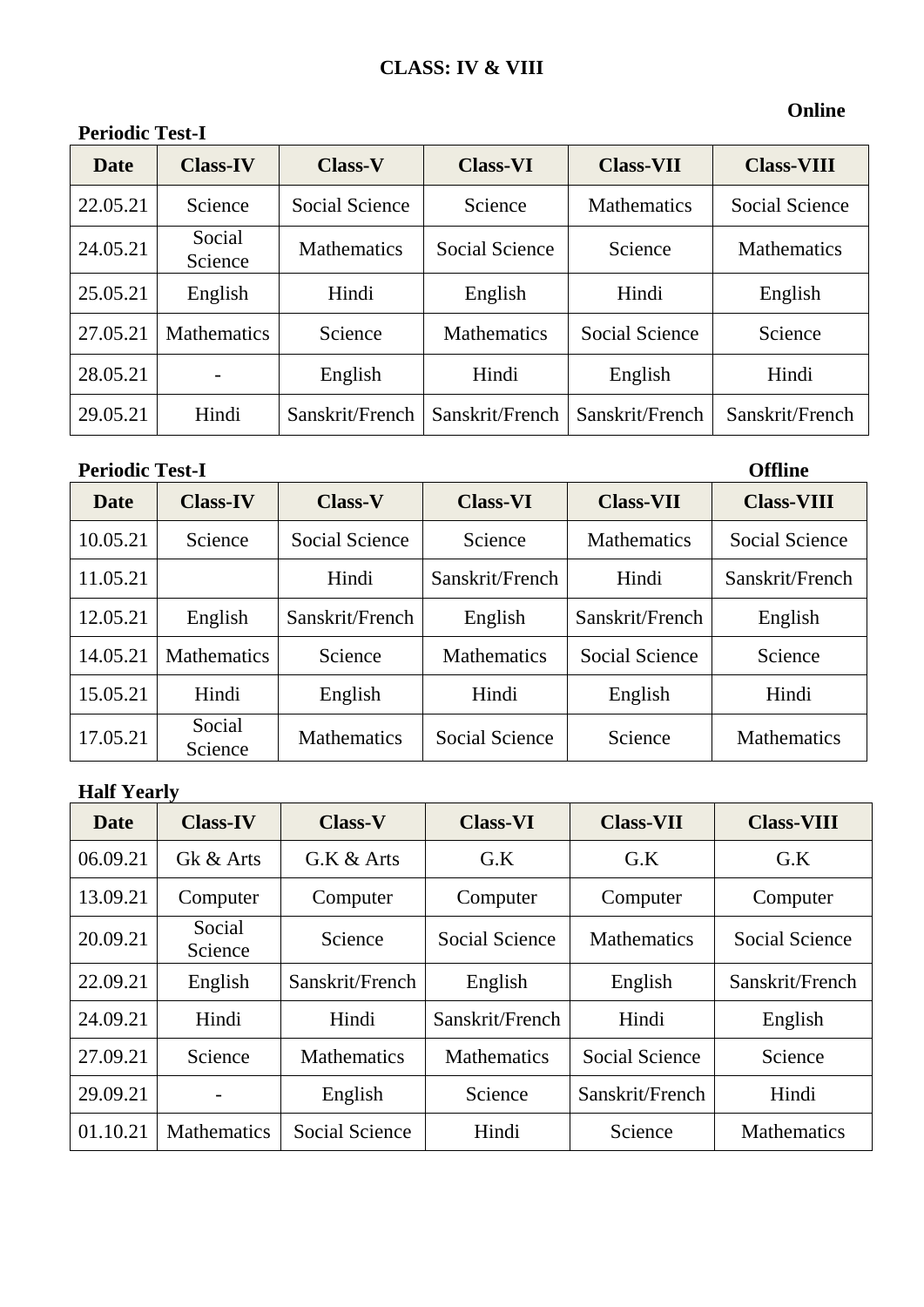# **Periodic Test –II**

| Date     | <b>Class-IV</b>    | <b>Class-V</b>     | <b>Class-VI</b>    | <b>Class-VII</b>   | <b>Class-VIII</b>  |
|----------|--------------------|--------------------|--------------------|--------------------|--------------------|
| 13.12.21 | Science            | Social Science     | Science            | <b>Mathematics</b> | Social Science     |
| 14.12.21 | English            | Hindi              | Sanskrit/French    | Hindi              | English            |
| 15.12.21 | <b>Mathematics</b> | English            | Hindi              | English            | Sanskrit/French    |
| 16.12.21 | Hindi              | Science            | <b>Mathematics</b> | Sanskrit/French    | Science            |
| 17.12.21 |                    | Sanskrit/French    | English            | Social Science     | Hindi              |
| 18.12.21 | Social<br>Science  | <b>Mathematics</b> | Social Science     | Science            | <b>Mathematics</b> |

## **CLASS: IX & XI**

#### **PERIODIC TEST-I**

| <b>Date</b> | <b>CLASS-IX</b>       | <b>CLASS-XI-S</b>              | <b>CLASS-XI-C</b>                 | <b>CLASS-XI-H</b>                              |
|-------------|-----------------------|--------------------------------|-----------------------------------|------------------------------------------------|
| 19.05.2021  | <b>Mathematics</b>    | Physics                        | Accountancy                       | <b>Political Science</b>                       |
| 20.05.2021  | Hindi/Sanskrit/French | English                        | English                           | English                                        |
| 21.05.2021  | <b>IT</b>             | <b>Mathematics</b>             | Applied<br>Mathematics/<br>PE/CS  | <b>Applied Mathematics</b><br>/PE/Geography/CS |
| 24.05.2021  | Science               | Chemistry                      | <b>Business</b><br><b>Studies</b> | <b>History</b>                                 |
| 25.05.2021  | English               | CS/PE/Psychology/<br>Economics | Economics                         | Economics/<br>Psychology                       |
| 27.05.2021  | Social Science        | <b>Biology</b>                 |                                   |                                                |

### **HALF YEARLY EXAMINATION**

| <b>DATE</b> | <b>CLASS-IX</b>           | <b>CLASS-XI-S</b>              | <b>CLASS-XI-C</b>                       | <b>CLASS-XI-H</b>                              |
|-------------|---------------------------|--------------------------------|-----------------------------------------|------------------------------------------------|
| 20.09.2021  | <b>Social Science</b>     | Chemistry                      | Accountancy                             | <b>Political Science</b>                       |
| 24.09.2021  | <b>Mathematics</b>        | Mathematics                    | <b>Business Studies</b>                 | History                                        |
| 27.09.2021  | Science                   | Physics                        | Applied<br><b>Mathematics</b><br>/PE/CS | <b>Applied Mathematics</b><br>/PE/Geography/CS |
| 29.09.2021  | IT                        | English                        | English                                 | English                                        |
| 01.10.2021  | English                   | <b>Biology</b>                 |                                         |                                                |
| 04.10.2021  | Hindi/Sanskrit/<br>French | CS/PE/Psychology<br>'Economics | Economics                               | Economics<br>/Psychology                       |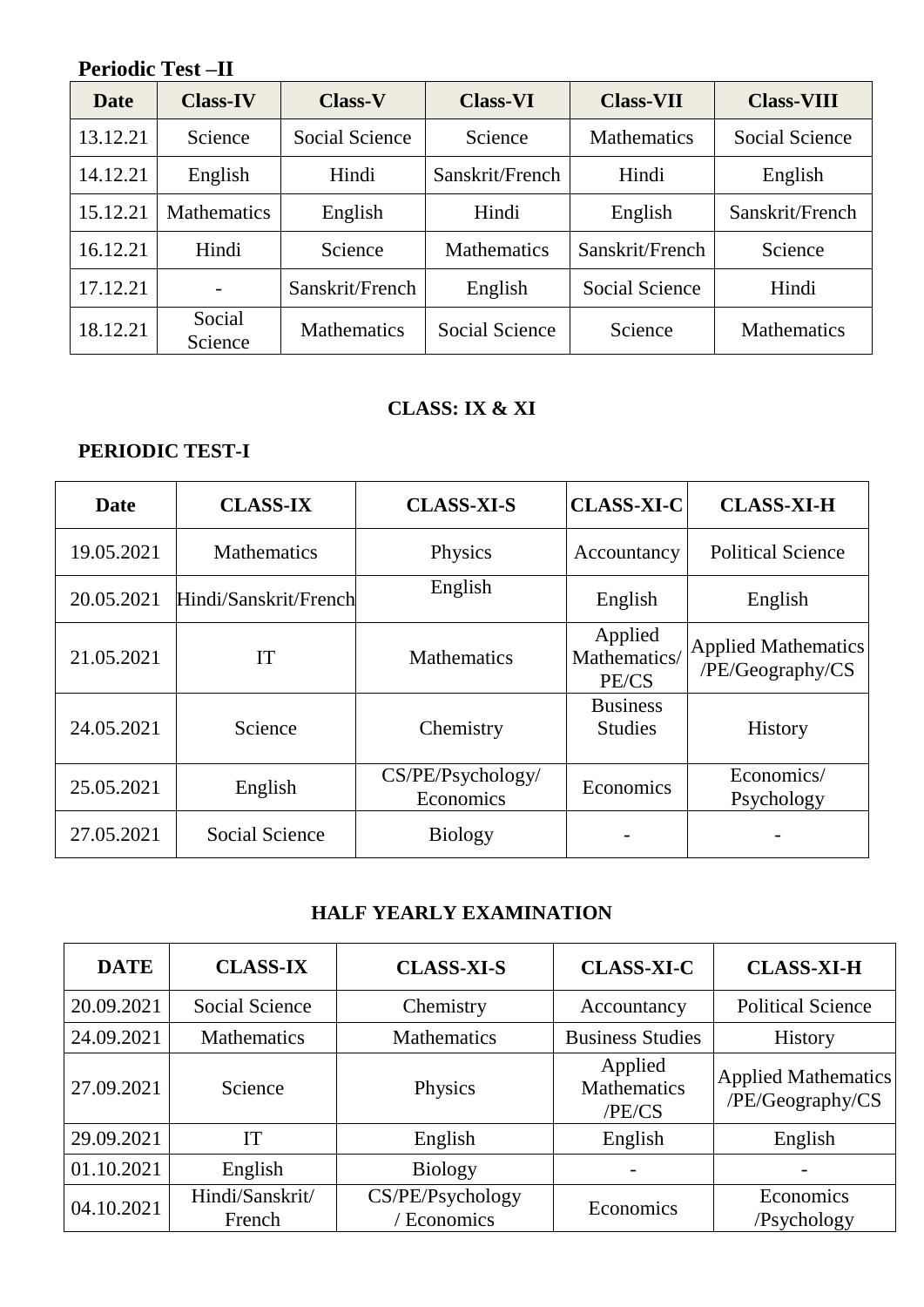### **PERIODIC TEST-II**

| <b>DATE</b> | <b>CLASS-IX</b>       | <b>CLASS-XI-S</b>                                    | <b>CLASS-XI-C</b>       | <b>CLASS-XI-HD</b>                             |
|-------------|-----------------------|------------------------------------------------------|-------------------------|------------------------------------------------|
| 13.12.2021  | Science               | <b>Mathematics</b>                                   | <b>Business Studies</b> | <b>History</b>                                 |
| 14.12.2021  | <b>Social Science</b> | Applied<br><b>Mathematics</b><br>Chemistry<br>/PE/CS |                         | <b>Applied Mathematics</b><br>/PE/Geography/CS |
| 15.12.2021  | English               | CS/PE/ Psychology<br>/Economics                      | Economics               | Economics/<br>Psychology                       |
| 16.12.2021  | IT                    | English                                              | English                 | English                                        |
| 17.12.2021  | Hindi/Sanskrit/French | <b>Biology</b>                                       |                         |                                                |
| 18.12.2021  | <b>Mathematics</b>    | Physics                                              | Accountancy             | <b>Political Science</b>                       |

## **CLASS: X & XII**

### **PERIODIC TEST-I**

| <b>Date</b> | <b>CLASS-X</b>            | <b>CLASS-XII-S</b>              | <b>CLASS-XII-C</b>                   | <b>CLASS-XII-H</b>                             |
|-------------|---------------------------|---------------------------------|--------------------------------------|------------------------------------------------|
| 19.05.2021  | Social<br>Science         | Physics                         | <b>Business Studies</b>              | <b>Political Science</b>                       |
| 21.05.2021  | IT                        | English                         | English                              | English                                        |
|             | $24.05.2021$ Hindi/French | CS/PE/ Psychology<br>/Economics | Economics                            | Economics/Psychology                           |
| 27.05.2021  | Science                   | Chemistry                       | <b>Applied Mathematics</b><br>/PE/CS | <b>Applied Mathematics</b><br>/PE/Geography/CS |
| 29.05.2021  | English                   | <b>Biology</b>                  |                                      |                                                |
|             | $01.07.2021$ Mathematics  | Mathematics                     | Accountancy                          | <b>History</b>                                 |

# **HALF YEARLY EXAMINATION**

| 20.09.2021 | <b>Mathematics</b>            | Physics                        | <b>Business Studies</b>              | <b>Political Science</b>                       |
|------------|-------------------------------|--------------------------------|--------------------------------------|------------------------------------------------|
| 22.09.2021 |                               | English                        | English                              | English                                        |
| 23.09.2021 | Hindi/French                  |                                |                                      |                                                |
| 24.09.2021 | IT                            | <b>Biology</b>                 |                                      |                                                |
| 25.09.2021 |                               |                                | Accountancy                          | History                                        |
| 27.09.2021 | Science                       | Chemistry                      |                                      |                                                |
| 29.09.2021 | English                       | CS/PE/Economics<br>/Psychology | Economics                            | Economics/Psychology                           |
|            | $[04.10.2021]$ Social Science | <b>Mathematics</b>             | <b>Applied Mathematics/</b><br>CS/PE | <b>Applied Mathematics</b><br>/PE/Geography/CS |